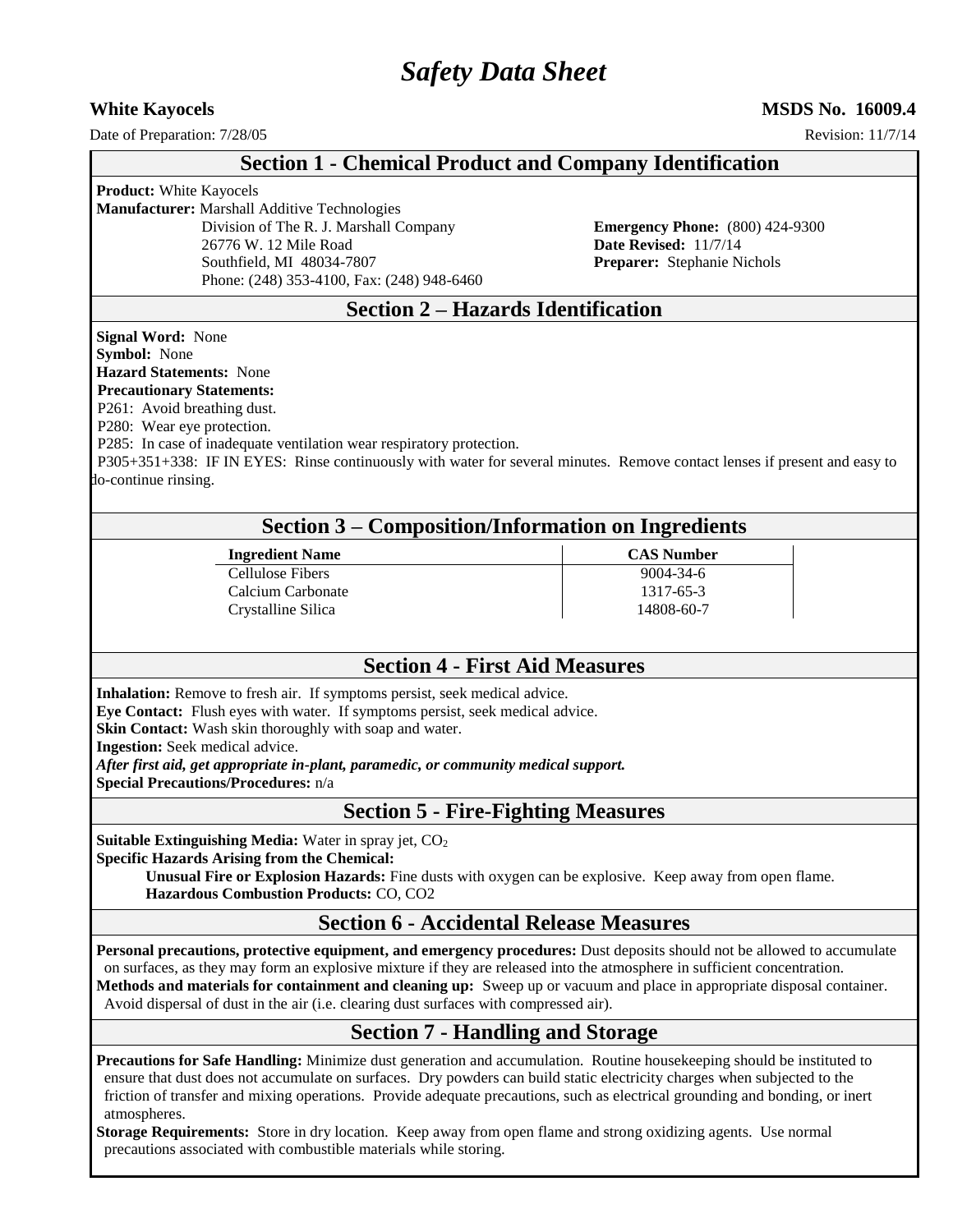# **Section 8 - Exposure Controls / Personal Protection**

#### **Engineering Controls:**

**Ventilation:** It is recommended that all dust control equipment such as local exhaust ventilation and material transport systems involved in handling of this product contain explosion relief vents, an explosion suppression system, or an oxygen-deficient environment.

Ensure that the dust-handling systems are designed in a manner to prevent the escape of dust into the work area. Use only appropriately classified electrical equipment and powered industrial trucks.

#### **Administrative Controls:**

**Respiratory Protection:** NIOSH approved dust mask for nuisance dust. **Protective Clothing/Equipment:** Eye protection is not required. Goggles are recommended.

|                    | <b>OSHA PEL</b>                                                                                         |                  | <b>ACGIH TLV</b>                          |                  |
|--------------------|---------------------------------------------------------------------------------------------------------|------------------|-------------------------------------------|------------------|
| Ingredient         | TWA                                                                                                     | <b>STEL</b>      | TWA                                       | <b>STEL</b>      |
| Cellulose Fibers   | $15mg/m3$ total<br>$15mg/m3$ respirable                                                                 | None established | 10mg/m <sup>3</sup>                       | None established |
| Calcium Carbonate  | $15mg/m3$ total<br>$15mg/m3$ respirable                                                                 | None established | None established                          | None established |
| Crystalline Silica | $(30 \text{ mg/m}^3/\% \text{SiO}_2 + 2)$ total<br>$(10 \text{ mg/m}^3/\% \text{SiO}_2 + 2)$ respirable | None established | $0.025$ mg/m <sup>3</sup> respirable dust | None established |

## **Section 9 - Physical and Chemical Properties**

**Physical State:** solid **Appearance and Odor:** white fibrous odorless material **Odor Threshold:** n/e **pH:** n/e **Freezing/Melting Point:** n/e **Boiling Point:** n/a **Flash Point:** Same as paper **Flash Point Method:** n/a **Evaporation Rate:** n/e **Flammability:** Same as paper **Upper/Lower flammability or explosive limits:** n/e

**Vapor Pressure:** n/e **Vapor Density (Air=1):** n/a **Relative Density:** n/a **Water Solubility:** minimal **Other Solubilities:** n/a **Partition coefficient: n-octanol/water; n/a Auto-ignition temperature: n/a Decomposition temperature: n/a Viscosity:** n/a **Specific Gravity (H2O=1, at 4** °**C):** variable

# **Section 10 - Stability and Reactivity**

**Reactivity:** None anticipated under normal or recommended handling and storage conditions.

**Chemical Stability:** This product is stable at room temperature in closed containers under normal storage and handling conditions.

**Possibility of Hazardous Reactions:** None anticipated under normal or recommended handling and storage conditions. **Conditions to Avoid:** Open flame, spark, strong oxidizing agents.

**Incompatibile materials:** Strong oxidizing agents.

**Hazardous Decomposition Products:** CO, CO2

# **Section 11- Toxicological Information**

**Primary Entry Routes:** Inhalation, Eyes, Skin

#### **Acute Effects**

**Inhalation:** May cause respiratory irritation and labored breathing.

**Eye:** May cause redness, itching, and watery eyes.

**Skin:** May cause redness and/or itching.

**Ingestion:** May cause gastric discomfort, constipation.

**Carcinogenicity:** This product is not listed as a carcinogen by NTP, IARC, or OSHA.

**Chronic Effects:** This product contains crystalline silica (quartz) as an impurity. Prolonged exposure to respirable crystalline silica dust concentrations exceeding occupational exposure limits may increase the risk of developing a disabling lung disease called silicosis.

**Medical Conditions Aggravated by Long-Term Exposure:** Nuisance dust may aggravate respiratory conditions and hypersensitive skin.